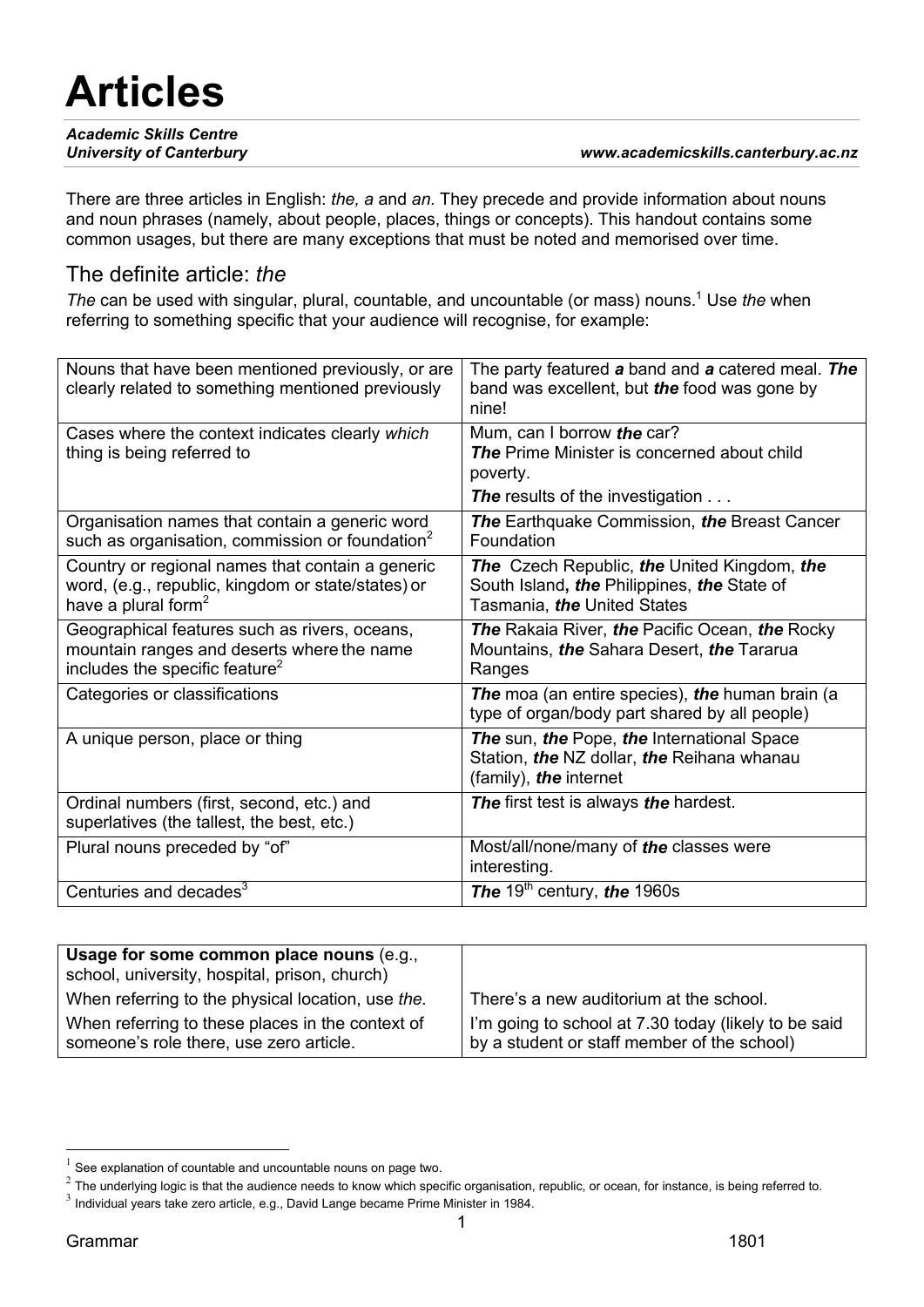# *Academic Skills Centre*

### Indefinite articles: *a*, *an*

Because they refer to just one thing (for instance, a book or a thought) indefinite articles are only used with singular, countable nouns. *A* is used before words that start with a consonant sound (not necessarily a consonant letter); *an* is used before words that begin with vowel sounds. Use *a* or *an* for:

| A non-specific mention of something                       | I need to buy a car.<br>Does anyone have an iPhone charger?                                 |
|-----------------------------------------------------------|---------------------------------------------------------------------------------------------|
| Singular nouns mentioned for the first time               | A kererū (wood pigeon) flew right in front of me.<br>An apple pie was sitting on the table. |
| The first mention of something that is part of a<br>whole | I ate a piece of the pie. Then I had another. The<br>second piece didn't taste as good.     |
| An expression of frequency, cost or rate                  | Once a week, two dollars a kilo, 50 kms an hour                                             |
| Describing someone's occupation or what<br>something is   | Lucy is a quantity surveyor.<br>Tomatoes are actually a fruit.                              |

# Zero articles

The term "zero article" is often used to refer to cases where no article is required, for instance:

| For plural or uncountable nouns that refer to<br>someone/something in general                                                                                               | Dogs have twice as many neurons as cats.<br>Is knowledge more valuable than money?          |
|-----------------------------------------------------------------------------------------------------------------------------------------------------------------------------|---------------------------------------------------------------------------------------------|
| Most names, e.g., personal names, places,<br>countries, continents, days, seasons, months,<br>years, companies/organisations that don't have<br>a generic word in the title | Rawiri, Kathryn, Tuesday, summer,<br>Christchurch, South America, 1984, Google,<br>Fonterra |
| Zero article applies for <i>work</i> in its uncountable<br>form in the sense of workplace.                                                                                  | Matt is at work [his workplace].                                                            |

# Countable and uncountable nouns

A countable noun can be used in singular or plural forms. Most nouns in English are countable. Some nouns that are abstract or difficult to count are referred to as uncountable and can only be used in singular form with a definite or zero article. Common uncountable nouns used in academic writing include *information, research, advice* and *knowledge*.

Some nouns have both countable and uncountable forms that have different meanings. In general, the uncountable form refers to something abstract or general, while the countable form is more specific. For example:

| <b>Uncountable form</b> (abstract, general)        | <b>Countable form</b> (something specific)       |
|----------------------------------------------------|--------------------------------------------------|
| He finds <b>work</b> energizing.                   | Picasso's early works included realist sketches. |
| Universal <i>education</i> is vital for democracy. | Kura kaupapa provide a well-rounded education.   |
| Trainee doctors require extensive experience.      | We had very different experiences of the party.  |
| Healthy relationships rely on good                 | The journalist received three email              |
| communication.                                     | communications from the Ombudsman.               |

If you are unsure whether a noun is countable, uncountable or both, check a dictionary such as the Oxford online dictionary https://en.oxforddictionaries.com/ (note that they use the term "mass noun" for uncountable nouns).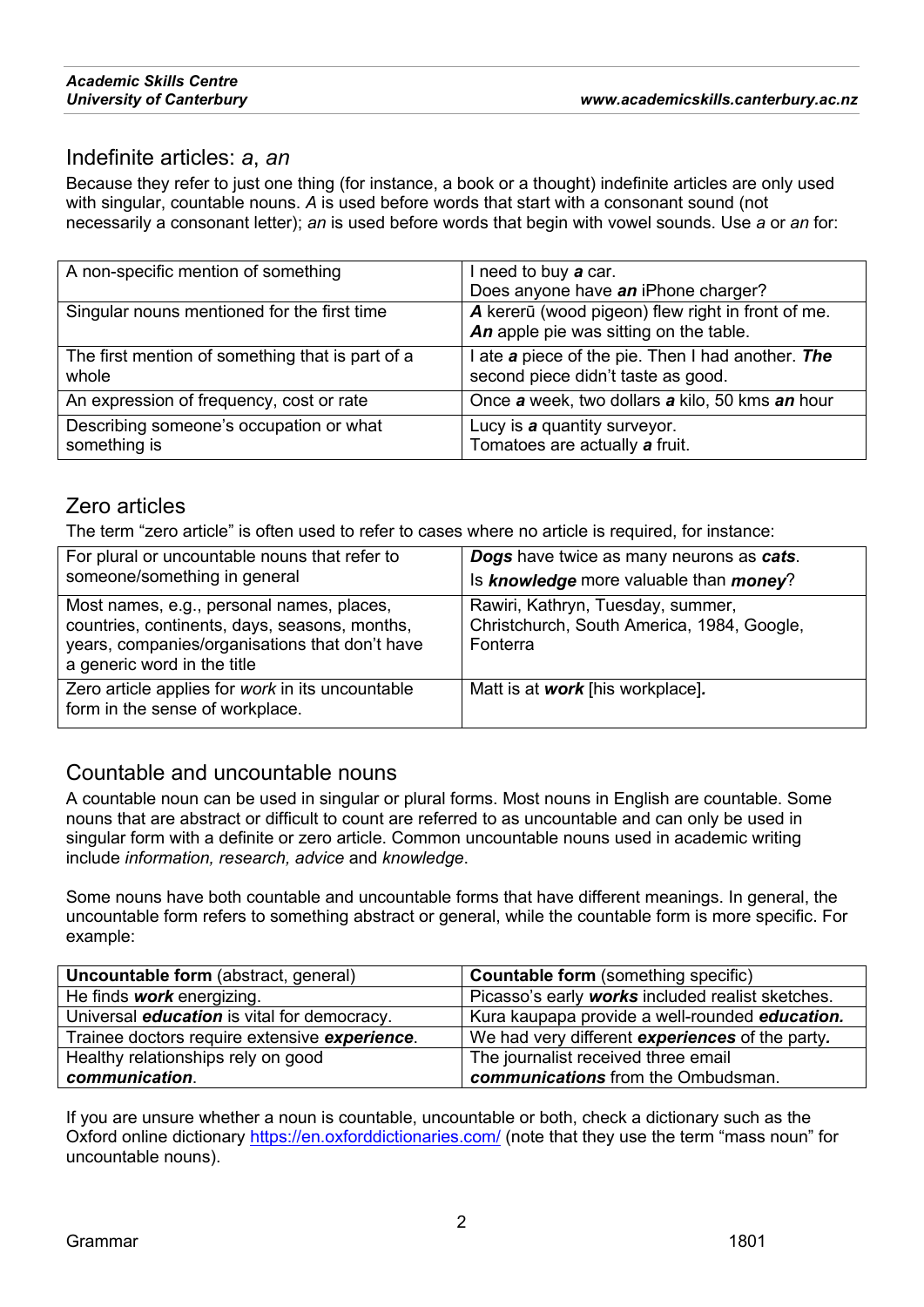# Exercise 1\*

Fill in the blanks with the correct article, either *a*, *an*, *the* or **0** (where an article is not required).

ì*(a)\_\_\_\_* New Zealand has *(b)\_\_\_\_* shorter human history than any other country. *(c)\_\_\_\_* precise date of settlement is *(d)\_\_\_\_* matter of debate, but current understanding is that *(e)\_\_\_\_* first arrivals came from *(f)\_\_\_\_* East Polynesia in *(g)\_\_\_\_* late13th century. It was not until *(h)\_\_\_\_* 1642 that *(i)\_\_\_\_* Europeans became aware *(j)\_\_\_\_* country existed.

*(k)\_\_\_\_* original Polynesian settlers discovered *(l)\_\_\_\_* country on deliberate voyages of exploration, navigating by  $(m)$  <u>cean</u> currents and  $(n)$  winds and stars. *(o)* navigator credited in some traditions with discovering New Zealand is Kupe. Some time later *(p)* first small groups arrived from Polynesia. Now known as Māori, these tribes did not identify themselves by *(q)\_\_\_\_* collective name until the arrival of Europeans when, to mark their distinctiveness, (r) **name Māori, meaning 'ordinary'**, came into use.<sup>"\*\*</sup>

# Exercise 2

Fill in the blanks with the correct article, either *a*, *an*, *the* or **0** (where an article is not required).

ì*(a)\_\_\_\_* university education is much more than *(b)\_\_\_\_* qualification you get at *(c)\_\_\_\_* end. Adapting to life at *(d)\_\_\_\_* university is one of *(e)\_\_\_\_* most rewarding challenges you will ever face. Whatever subject you decide to study, going to university will equip you with *(f)\_\_\_\_* skills that you can apply to your academic work, your career and in your personal life.

*(g)\_\_\_\_* chance to nurture *(h)\_\_\_\_* academic passion over several years guided by *(i)\_\_\_\_* expert in that field, while simultaneously enjoying *(j)\_\_\_\_* independence, *(k)\_\_\_\_* extracurricular activities and new friends is not to be easily overlooked."\*\*\*

<sup>\*</sup> Exercises adapted from Flinders University (2013). *Articles.* Retrieved from

http://www.flinders.edu.au/slc\_files/Documents/Yellow%20Guides/Articles.pdf Wilson, J. (2005). History—Māori arrival and settlement. *Te Ara—the Encyclopedia of New Zealand*. Retrieved from https://teara.govt.nz/en/history/page-1 .

<sup>\*\*\*</sup> Pure Potential (n.d.). *Why go to Uni?* Retrieved from http://purepotential.org/introduction/why-go-to-uni/